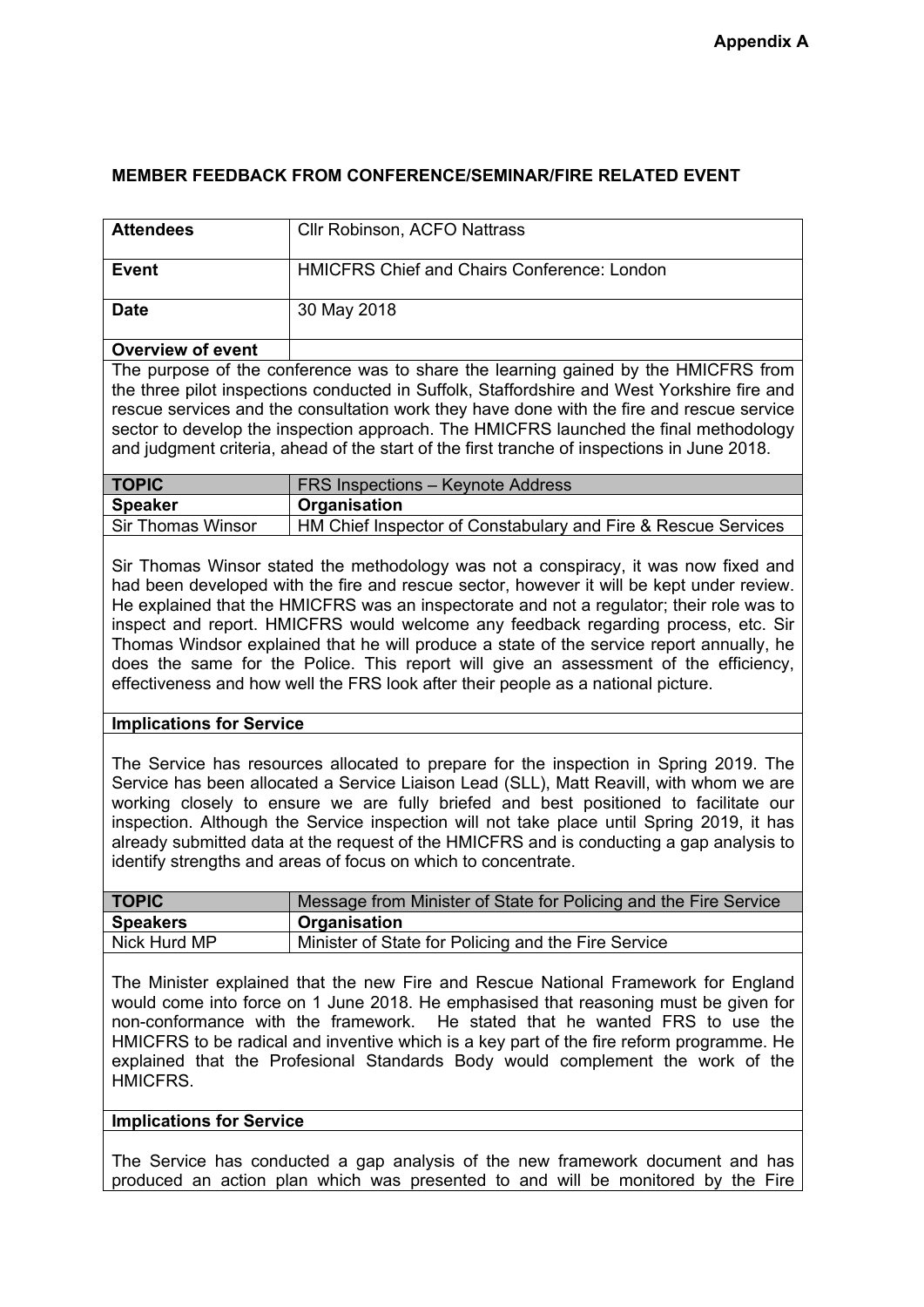| Authority to ensure our compliance. |                                                                 |  |
|-------------------------------------|-----------------------------------------------------------------|--|
| <b>TOPIC</b>                        | Experiences from the Pilot Inspections                          |  |
| <b>Speakers</b>                     | Organisation                                                    |  |
| Becci Bryant                        | Chief Fire Officer (CFO), Staffordshire Fire and Rescue Service |  |
| Mark Hardingham                     | Chief Fire Officer, Suffolk Fire and Rescue Service             |  |
| John Roberts                        | Chief Fire Officer, West Yorkshire Fire and Rescue Service      |  |
|                                     |                                                                 |  |

All 3 CFOs provided an insight into their experience of the pilot inspections within their FRS. The CFOs explained that the process had evolved during the 3 pilot inspections. Feedback given to the HMICFRS had been recognised which resulted in the process softening during the 3 pilot inspections.

Common reflections from all 3 CFOs were:

- The HMICFRS needed to gain an understanding of the different governance models in place across the FRS and the need to understand the constitutional differences between the 3 services that were pilots.
- The HMICFRS needed to understand the role of an 'on-call firefighters' as they admitted initially they did not fully appreciate the complexities of the duty system.
- Ensuring all staff from the CFO down understood the IRMP, its content and what the Service is trying to achieve with it.
- Measuring performance all services have different issues and needs so it must be recognised that in some instances comparisons can't be made.
- Consideration must be given to the time and resources required to facilitate the process.
- It was important to manage expectations, as the inspection report would not be received until approximately 4 months after the inspection.
- Important to develop the relationship with the SLL to ensure they fully understand your Service to assist the HMICFRS team during inspection.
- Discussions with partners took place to triangulate evidence and gain an alternative perspective of the FRS.
- The HMICFRS were keen to understand if the FRS did something over and above their statutory functions, they were keen to understand the reason why and the outcomes from it.
- Staff understanding of the MTFP and Reserves Strategy was questioned and how they link to the strategic plan.
- Collaboration was explored and what were the strategic and tactical benefits gained.
- The level of engagement with the Rep Bodies was explored with interviews hosted with all those organisations that were formally recognised.
- Ensure the Service understands what 'demand' is and the 'risks' within the Service area.
- Be honest and sell the positives.

## **Implications for Service**

Extensive preparation work for the HMICFRS is already underway in the Service and the feedback received from the pilot services will assist in this process.